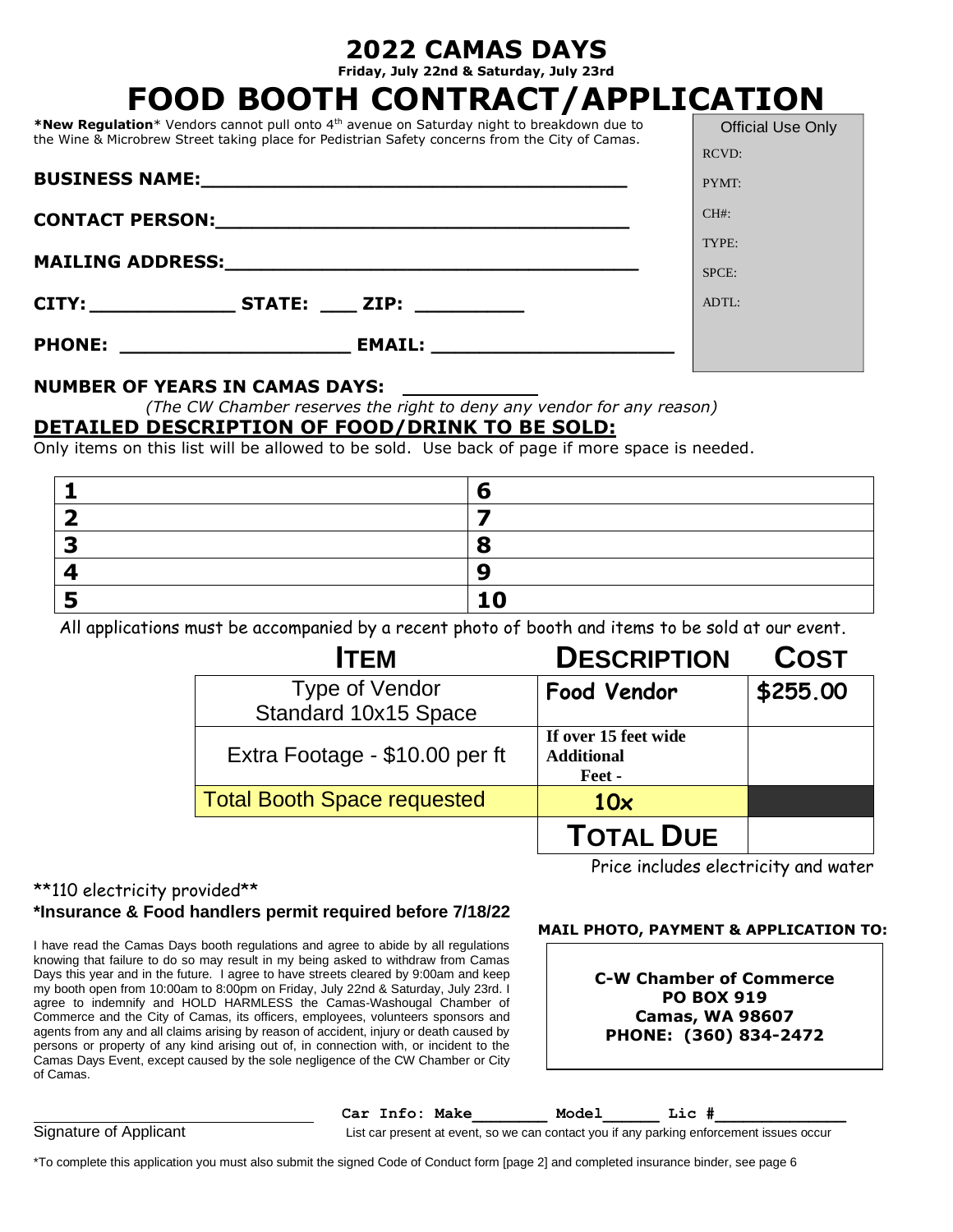

Camas Washougal Chamber of Commerce Camas Days July 22<sup>nd</sup> & 23<sup>rd</sup>, 2022 **Code of Conduct**

Please review and sign the **Code of Conduct** BEFORE participating in the 2022 Camas Days event, as operated by the Camas-Washougal Chamber, referred to below as CW Chamber. We thank you for participating in Camas Days, the largest festival in East Clark County.

#### **1. Vendor Practices**

- 1. Vendors will adhere to the hours of operation for the Camas Days event and only set up (after 6pm on Thursday, or before 8am on Friday) and tear down (after 8pm on Saturday, **( no car access on 4th avenue)** within the authorized times as described in the Vendor Application. Early tear down is in violation of the Code of Conduct.
- 2. Vendors will only sell in their designated areas and not "roam" the event.
- 3. Vendors will only sell the items detailed on the vendor application, which has been approved by the Chamber.
- 4. Vendors will create clear signage and pricing for items in the booth, there will be no hocking of goods, loud speakers or shouting from your booth area.
- 5. Vendors will display a cooperative and positive attitude by working well with CW Chamber employees and other Vendors, and will be easy to do business with.
- 6. Vendors will not sell sexually suggestive or lewd items. No drug paraphernalia or alcohol and tobacco related items.
- 7. Vendors will understand that placement of their booth in Camas Days is not negotiable and up to the discretion of the CW Chamber.
- 8. Vendors must at all times comply with all applicable federal, state and local laws, regulations and ordinances. Obtain all required health permits and insurance as required in the vendor application.
- 9. Vendors will disclose the Code of Conduct to all employees within their booth and are responsible for all employees meeting the Code of Conduct.
- 10. Vendors shall immediately report any improper or unethical conduct by other vendors, event volunteers, or CW Chamber employees to CW Chamber of Commerce office.

#### **2. Complaints**

- 1. To issue a complaint request a "Camas Days Event Log" from the office and send it to 422 NE 4th Avenue, Camas, WA 98607.
- 2. If any complaint is issued about a Vendor, that vendor will be notified in the mail with a photocopy of the "Camas Days Event Log." The complaint will be kept on file and be taken into consideration for future events.
- 3. The general public, Camas Days volunteers, vendors, and CW chamber employees have the right to log complaints, suggestions or compliments via the "Camas Days Event Log."
- 4. To refute a complaint please submit a typed letter, no later than 30 days after receiving the Camas Days Event Log.

Every Vendor must comply with the above Code of Conduct as a condition of doing business with CW Chamber. Vendors are expected to self-monitor their compliance with this Code of Conduct. A Vendor's failure to comply with these policies may be sufficient cause for CW Chamber to exercise its right terminate its business relationship with that Vendor.

CW Chamber is deeply committed to conducting business according to the highest standards of honesty, ethics and integrity. By requiring adherence to the letter and spirit of this Code of Conduct, CW Chamber hopes to instill those same values in its Vendors, and foster strong, long-term, and mutually beneficial relationships

| my termination from the Camas Days event. | agree to the above code of conduct and acknowledge that violation may result in |
|-------------------------------------------|---------------------------------------------------------------------------------|
| Print Name:                               | Date:                                                                           |
| <b>Booth Name:</b>                        |                                                                                 |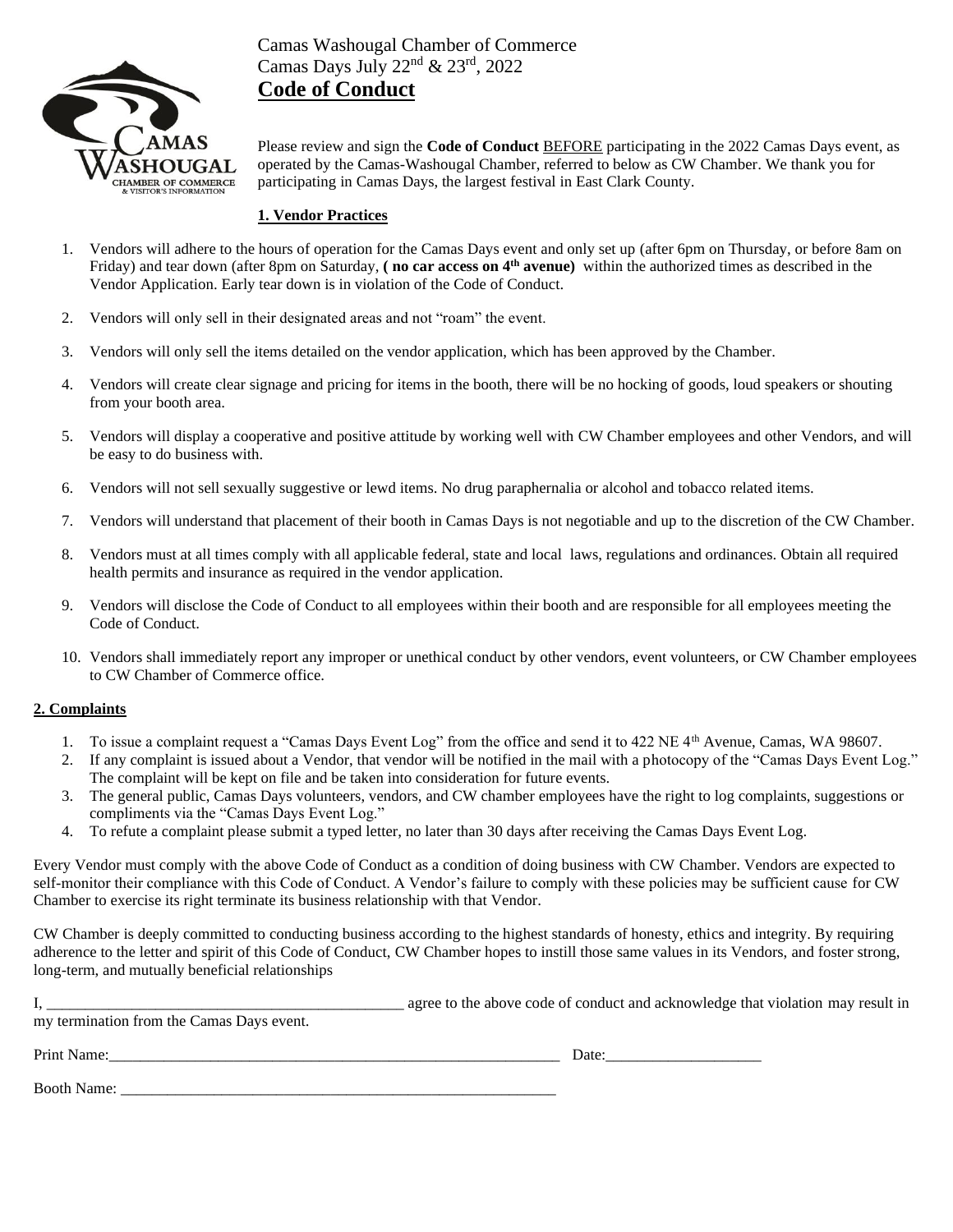# **2022 CAMAS DAYS – "Experience the Magic of Camas"**

Friday, July 22nd & Saturday, July 23rd, 2022

- **BUSINESS HOURS:** All vendors must be open from **10a.m. until 8p.m. Friday and Saturday**. Violators will not be allowed in next years event. You may remain open later. Tear down may begin **after 8:30 p.m**. Saturday. All booths must be removed Saturday evening.
- **SET UP TIMES:** FOOD VENDORS THURSDAY, JULY 21st after 6pm

FRIDAY, JULY 22nd 7am- 8am

All vendors **must be in place** by Friday, July 22nd at 9:00 a.m. Vendor locations will be reassigned if not in place at this time without prior approval of C-W Chamber.

- **BOOTH LOCATIONS:** A street map showing the location of your booth will be posted on the Chamber office window (422 NE 4th Ave) on Tuesday, July 19th after 5pm. **There is a special "Food Court" map in addition to a vendor map**. Placements are the sole decision of the C-W Chamber. You must come to the Chamber office to find your location.
- **BOOTH CONSTRUCTION:** You must supply your own covered booth, the Chamber will provide you with the reserved space on the street. Covering must be fire resistant. No colored tarps allowed. Pop up canopies are acceptable. Wooden structures must be painted. If planning on selling from a trailer, you must receive **preapproval**.

### The Chamber reserves the right to stop the sale of any item deemed inappropriate.

- **LIABILITY:** The City of Camas and C-W Chamber of Commerce are not liable for theft or damage due to vendors leaving goods in booths overnight. Vendors do so at your own risk!
- **STREET CLOSURE:** Streets will be closed to vehicles from 9:00 a.m. 9:00 p.m. Supplies must be hand trucked to your booth between these hours. Vendors are not allowed to pull onto fourth Avenue on Saturday to position their vechile to breakdown. **\*\*Violators will be cited by Camas Police\*\***
- **LIMITED PARKING:** Parking in downtown is limited--be prepared to walk a few blocks to your vehicle. The best location for parking is 3<sup>rd</sup> Avenue. Handicap parking spots are available on city streets. The Chamber is not responsible for reserved parking.
- **SALES TAX:** Washington Dept. of Revenue requires all vendors to collect and report 8.4% sales tax. For a temporary sales tax number call the Dept. of Revenue (360/260-6176) or write PO Box 1648, Vancouver WA 98668.
- **FEES:** Payment & Photo must accompany booth contract. Please make check payable to C-W Chamber of Commerce. Return to PO Box 919, Camas WA 98607. **No refunds after June 3rd, 2022.**
- **CAMAS DAYS ACCEPTANCE:** Please submit a photograph of your booth set-up with your application. If you are denied based on your menu, you can inquire about adjusting/altering your menu. New vendors cannot duplicate existing items within the food court. Seniority is given to returning, successful vendors, but the **CW Chamber has the right to deny any application for any reason.** Due to Health Department regulations concerning gray water and fresh water sources all prepared food must be on Birch Street only, between 3rd and 4th Avenue.
- **REMOVAL CLAUSE:** Should any vendor at any time behave in a manner which is hazardous or offensive to the public or other vendors, that vendor may be asked to vacate the premises and remove said vendor's property. Upon failure to vacate, the Camas Days event staff is authorized to remove all property of said vendor at the vendor's expense. The Camas-Washougal Chamber of Commerce is relieved and discharged of any and all loss occasioned by such removal and shall not be responsible for storage or safekeeping of property so removed.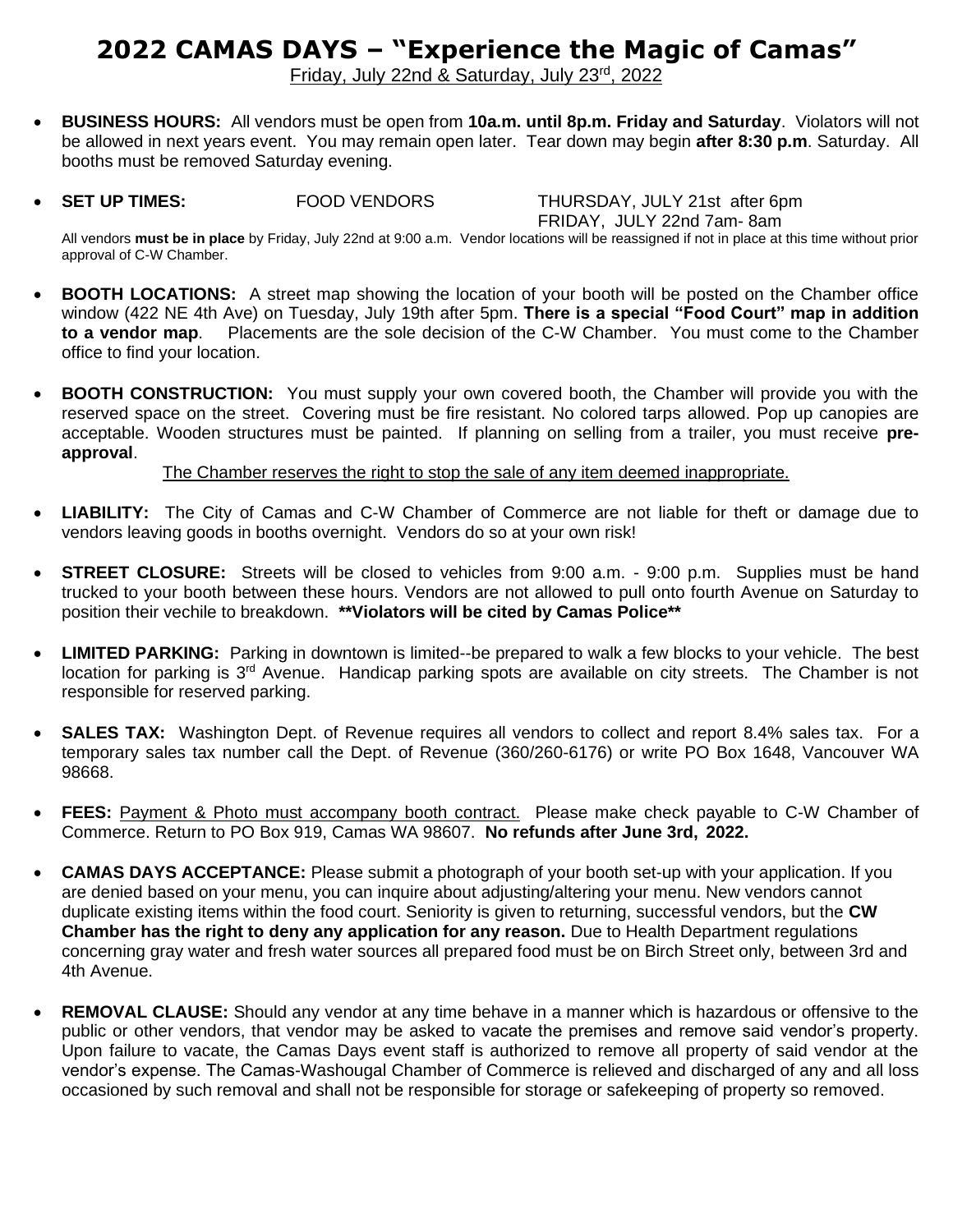**INFORMATION FOR FOOD VENDORS**

Friday, July 22nd & Saturday, July 23rd, 2022

### **Food Court will be located on Birch Street between 3rd & 4th Avenue.**

1. Indicate exact measurements of food booth on your contract! Be sure to include **trailer tongue** in these measurements. Please note if trailer opens on right or left side**. A trailer tongue wheel is required**!

2. Temporary electrical boxes are 110 power. Each vendor is limited to two plug-ins in order to assure uninterrupted power. **Two 220 outlets will be available upon request for the first two paid applicants.**

3. Food vendors must use 14/3 or heavier electrical cords. (Electrical cords to be provided by vendors)

4. Please submit a detailed menu with your booth contract. **The Chamber reserves the right to stop any vendor from selling items not listed on their contract.** 

5. Food vendors must supply containers for grease. Grease must be removed from the site daily; **it is not to be dumped into gutters or dumpsters.**

### 6. **Food vendors are required to keep area around booth clean and free of all debris. \*\*You must clean up the area around your booth each morning.\*\***

7. Food vendors must obtain and post a temporary food sales permit (360/397-8001). Vendors must also have at least one person on duty with a current Health Card(360/397-8428). These permits are available at the SW Washington Health Dept, 1601 E 4<sup>th</sup> Plain - Vancouver, WA 98661 (360/397-8001). Health Dept will inspect your booth for compliance.

8. By law, food vendors must have a working fire extinguisher in the booth. Minimum size is 2-A 10BC. Camas Fire Marshal will inspect for compliance.

9. If vendor's operation is in a trailer and produce grease laden vapors, then a metal hood with an approved fire extinguishing system is required. Vendors with deep fryers need 3-A 40BC

10. ALL VEHICLES MUST BE OFF BIRCH STREET FROM 9:30a.m. to 9:00p.m. DAILY. Supplies will have to be hand trucked to your booth during these hours. **\*\*Violators will be cited by Camas Police\*\***

11. Food vendors are required to provide a **certificate of comprehensive general liability insurance** (see attached "Insurance Requirements"). Payment for vendor space and a current copy of certificate of insurance must accompany Camas Days application.

**The Chamber will notify food vendor applicants by JULY 1 st if application has or has not been accepted.**

**\*\* KEEP THIS INFORMATION SHEET \*\***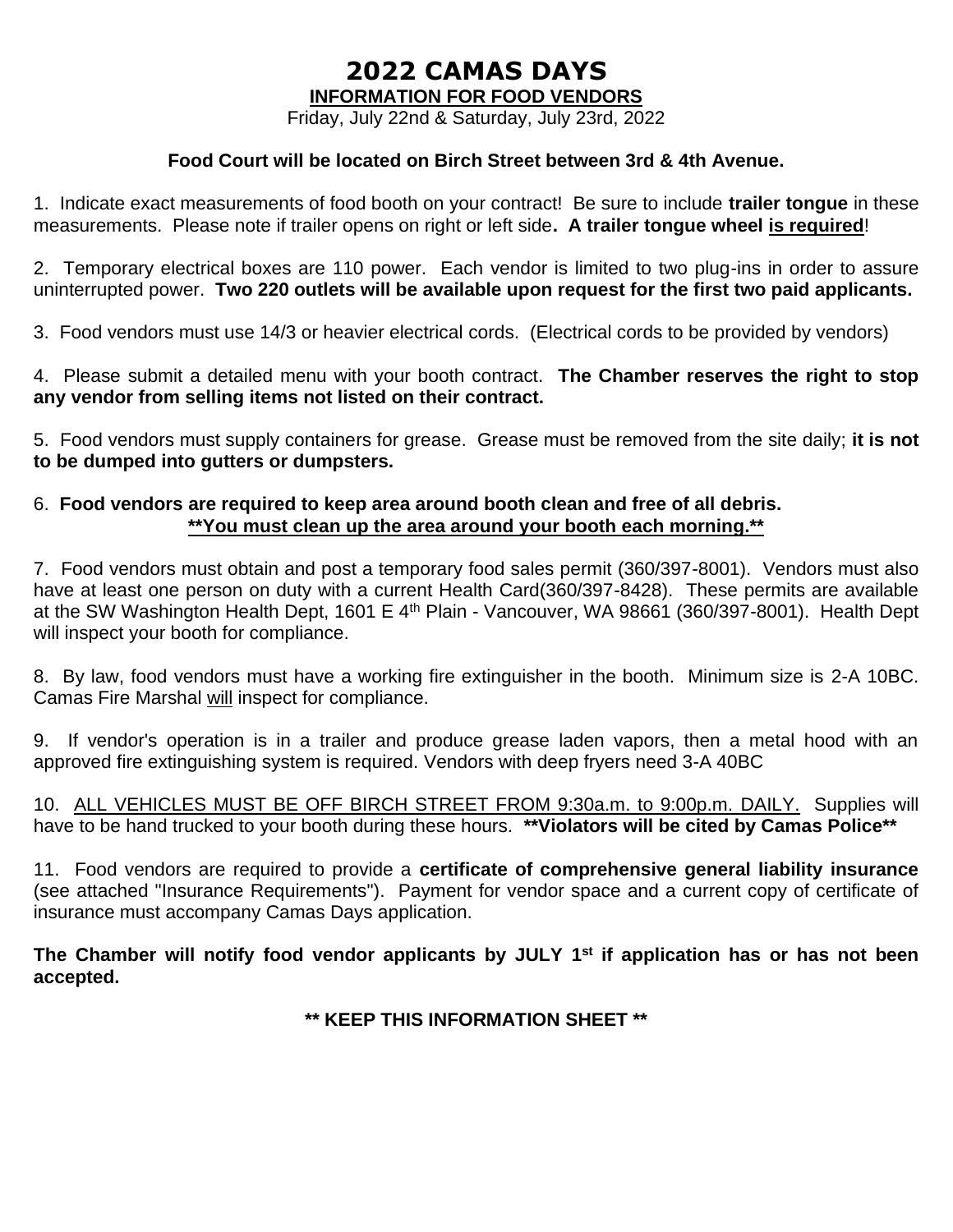## Camas Fire Marshall participant requirements

- 1. Minimum size Fire Extinguisher for all food vendors shall be 2-A 10-BC. This includes vendors not located in the main food areas that are using any appliance to heat, cook or BBQ food items.
- 2. Minimum size Fire Extinguisher for food vendors that have deep fat fryers shall be 3-A 40-BC
- 3. All extinguishers are required to be inspected yearly and shall have a current inspection with a current inspection tag by a certified company or a purchase receipt showing the extinguisher is less than one year old. No other tagging or inspections will be accepted.
- 4. Fire extinguishers shall be out of the box and easily accessible.
- 5. Smoking is prohibited in all temporary membrane structures (pop up tents, canopies etc.)
- **6. Sidewalks shall remain clear and not used as storage areas.**
- 7. Tarps, Tents, ropes, temporary structures etc. shall not be attached to buildings.
- 8. All food vendors shall have a clear uncluttered path/Exit out of their temporary structure.
- 9. Portable LP-gas containers shall be secured to protect from tip over.
- 10. No full or empty LP tanks shall be stored onsite. Any tanks onsite shall be in use for cooking.
- 11. Any temporary membrane structure over 200 square feet shall be tagged as flame-retardant with a permanently affixed label.
- 12. All food vendors shall maintain good housekeeping IE: prompt removal of combustible waste materials such as cardboard, paper etc.
- 13. Power cords shall be secured so that they will not be a trip hazard while exiting from temporary structures or traveling on sidewalks/streets and shall comply with State L&I Inspector requirements.

The Fire Marshal's office will do onsite inspections on opening morning and throughout the weekend event. Your complying with the above items will help ensure a safe and successful event for everyone.

Randy Miller Deputy Fire Marshal

City of Camas Fire Marshal's Office PH- (360) 834-6191 Ext. 4584 Fax- (360) 834-8866 rmiller@ci.camas.wa.us

"FIRE SPRINKLERS SAVE LIVES"

Mailing Address **Contract Contract Address** Office Address Camas Fire Department 4321 NW Parker St. 616 NE 4th Avenue, Ste. 1 Camas 98607 Camas WA 98607